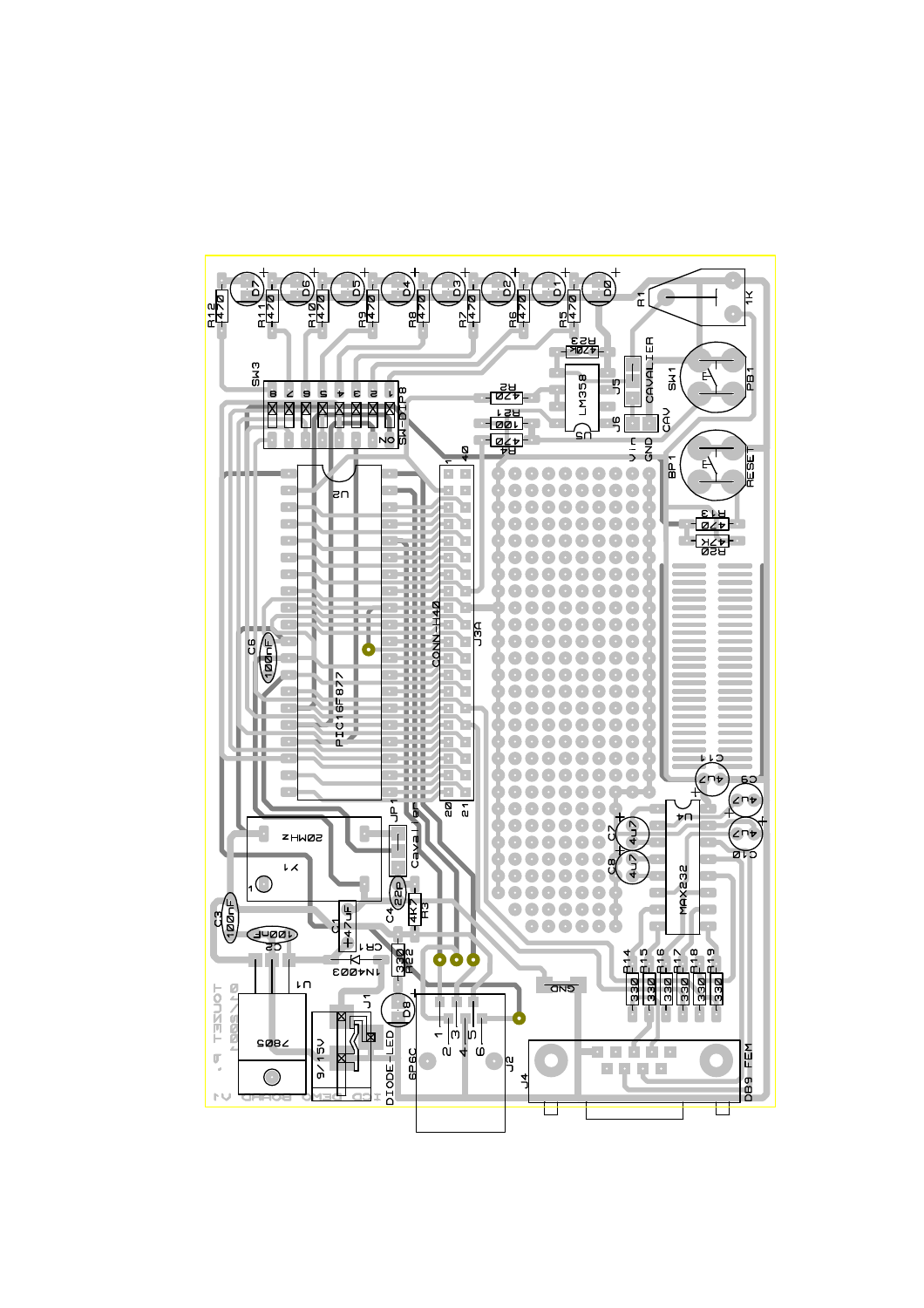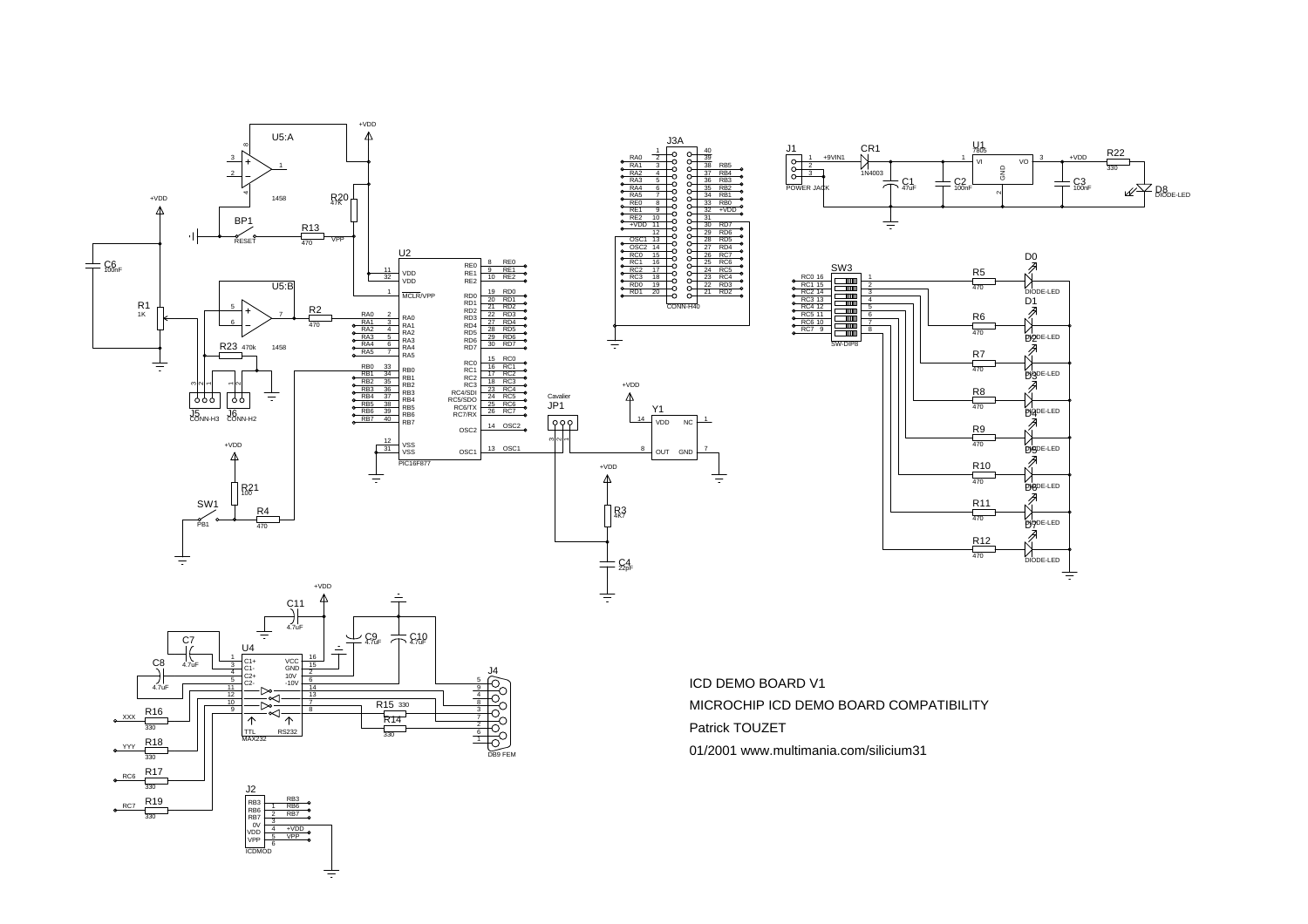ICD DEM V1 BILL OF MATERIALS (Default) =========================== Partslist generated OK. QTY PART-REFS VALUE --- --------- ----- Resistors --------- 1 R1 1K 11 R2,R4,R5,R6,R7,R8, 470 R9,R10,R11,R12,R13 1 R3 4K7 7 R14,R15,R16,R17, 330 R18,R19,R22 1 R20 47K 1 R21 100 1 R23 470k Capacitors ---------- 1 C1 47uF 3 C2,C3,C6 100nF 1 C4 22pF 5 C7,C8,C9,C10,C11 4.7uF Integrated Circuits ------------------- 1 U1 7805<br>1 U2 PIC16 PIC16F877 1 U4 MAX232<br>1 U5 LM358 LM358 Diodes ------ 9 D0,D1,D2,D3,D4,D5, DIODE-LED D6,D7,D8 Miscellaneous ------------- 2 BP1,SW1 D6 1 CR1 1N4003 1 J1 POWER JACK 1 J2 6P6C 1 J3A 2x40x2.54 1 J4 DB9 FEM 2 J5,JP1 2x2.54 1 J6 1x2.54 1 SW3 SW-DIP8 1 Y1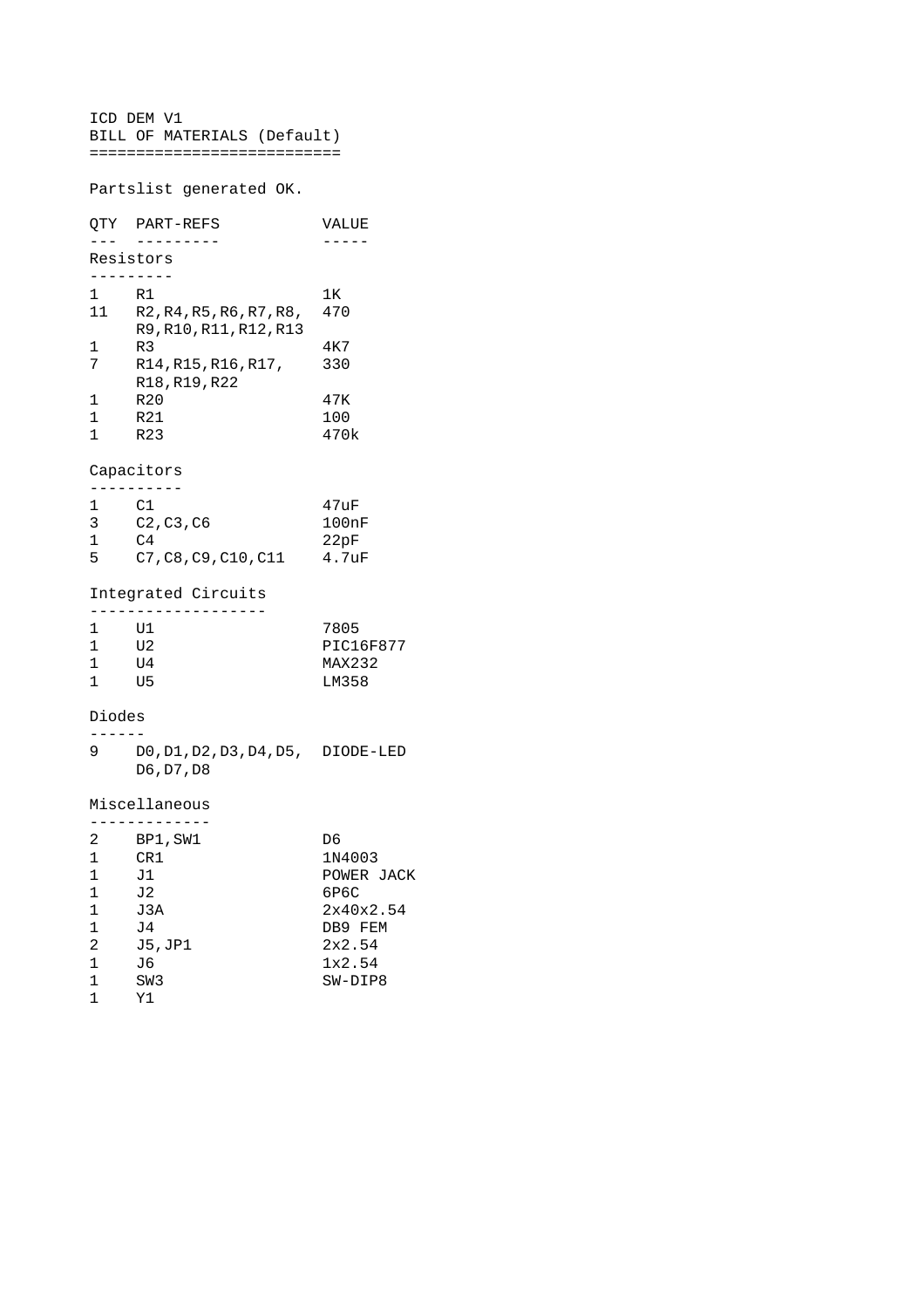